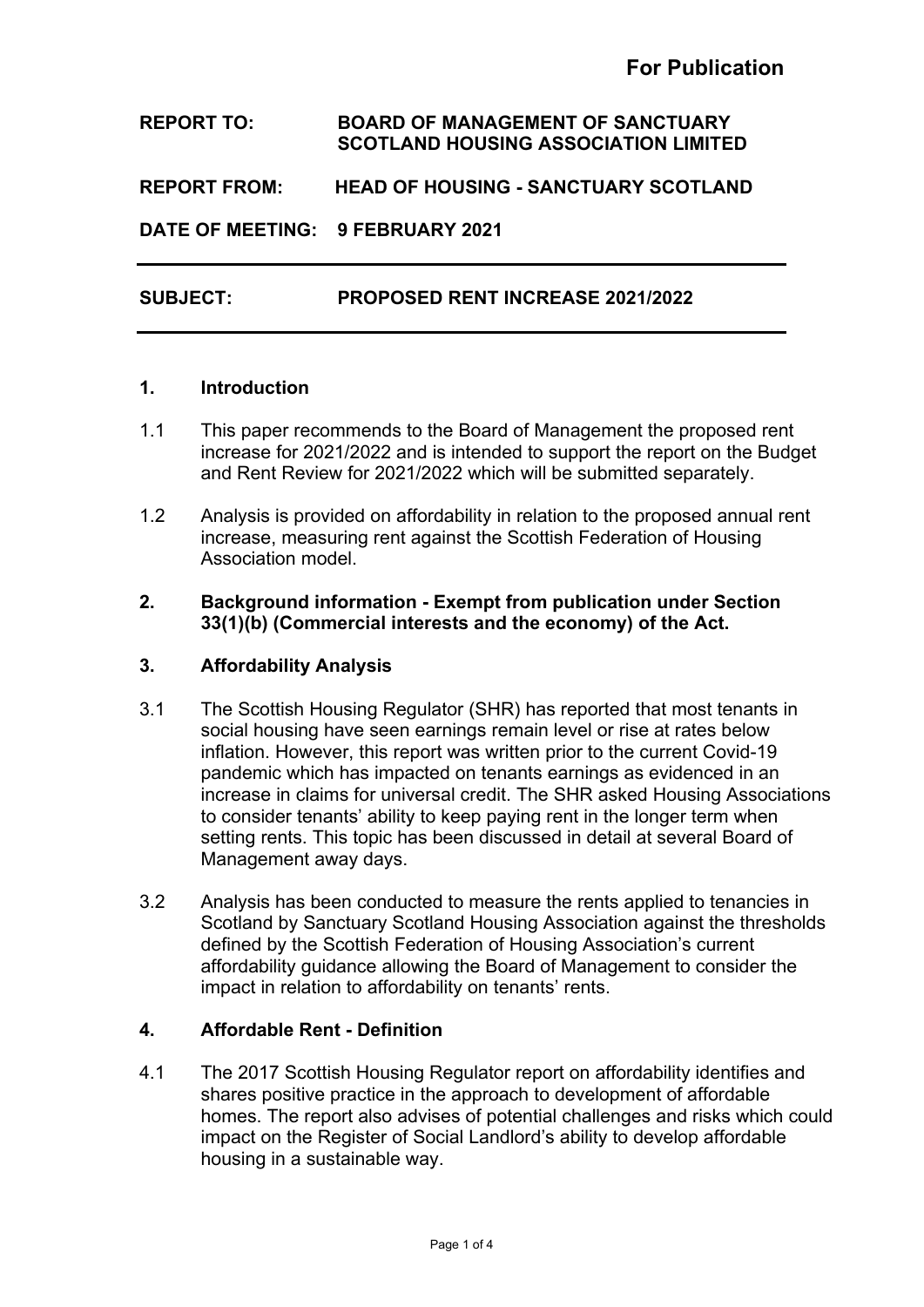- 4.2 In 2018 the Scottish Federation of Housing Associations produced an updated guide with a 'moderate approach' to rent setting based on affordability and sustainability.
- 4.3 The Scottish Federation of Housing Associations guide advises that a rent charge which is less than 25 per cent of a household's net (moderate) income would be considered affordable. Rents between 25 per cent and 30 per cent of a household's net (moderate) income are on the margins of what would be considered to be affordable. A rent charge which is more than 30 per cent of a household's net (moderate) income would not be considered to be an affordable rent.
- 4.4 An 'affordability tool' is included with the guide. The affordability tool defines monetary value thresholds which represent 25 per cent and 30 per cent of a moderate income. The thresholds vary as they are dependent on the Local Authority in which the tenancy is located, the property size and the household type.
- 4.5 The local-area moderate income model proposed by the Scottish Federation of Housing Associations is based on weighted Annual Survey of Hours and Earnings income (ASHE) data provided by the Joseph Rowntree Foundation.

# **5. Analysis of Rent Charges**

- 5.1 Our Financial Planning team have provided the analysis of affordability in relation to the proposed annual rent increase. The purpose of the report is to measure rents applied to Sanctuary Scotland Housing Association tenancies against the thresholds defined in the Scottish Federation of Housing Associations affordability guidance. This will allow the Board of Management to consider the impact in relation to affordability on tenants' rents when approving the rent increase for 2021/22.
- 5.2 The outcomes from this year's analysis on the various scenarios tested are very similar to the information provided last year. Over time they show a shift in the geographical areas where rents potentially become unaffordable, following a rent increase and changes to household income. Although one bedroom properties in Aberdeen and Aberdeenshire remain affected in all scenarios tested, the analysis shows a much greater impact on our properties, including new builds, and properties in Glasgow, East Dunbartonshire and Renfrewshire. The properties affected are in high demand areas with low turnover. Our stock in Dundee remains largely unaffected and none of the properties in North Lanarkshire show as potentially unaffordable.

# **6. Appraisal**

- 6.1 Risk management
- 6.1.1 RM 8 Legislative/Regulatory/Political; in terms of managing expectations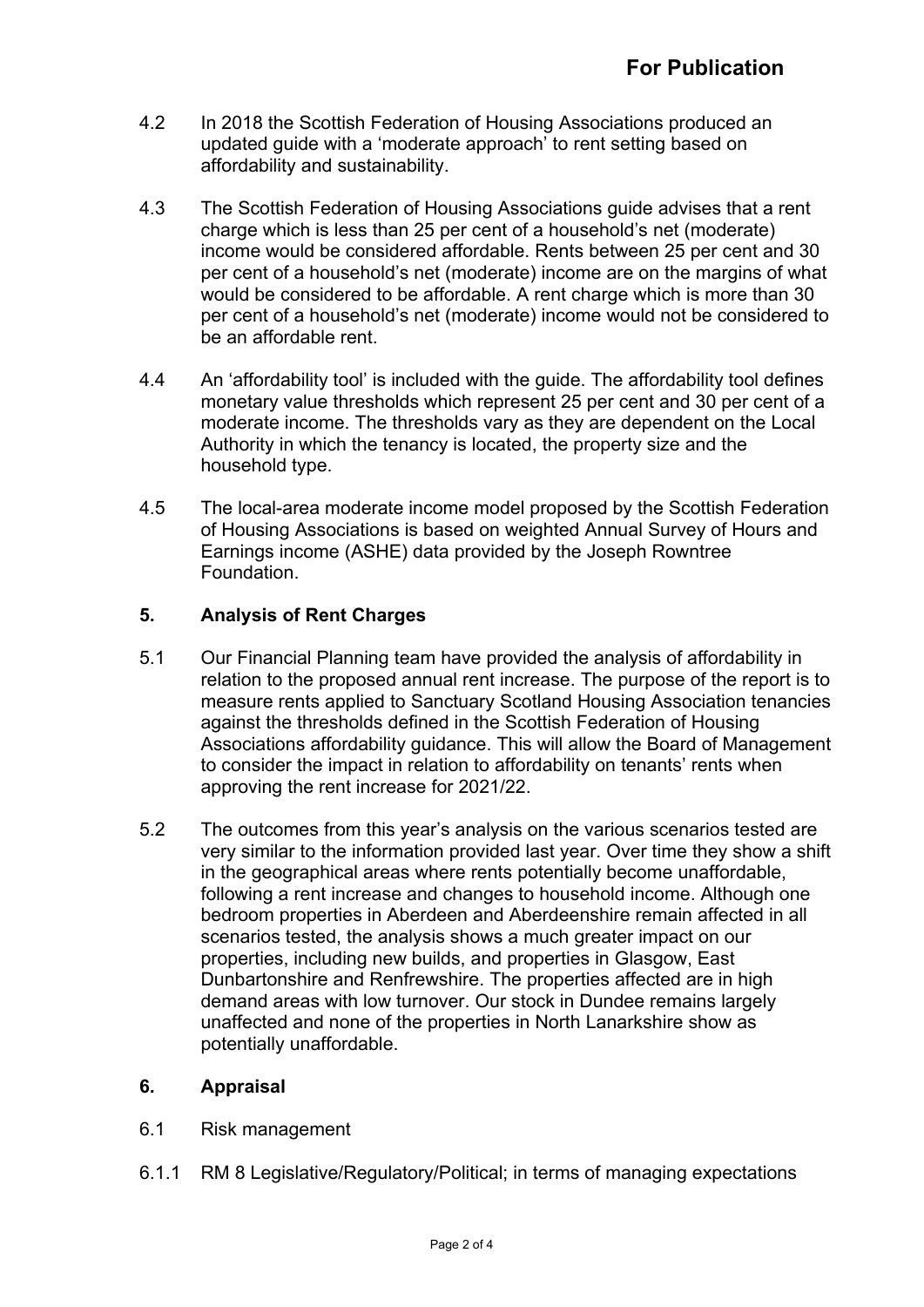from tenants to provide services and carry out works already promised, there is a risk that our ability to deliver would be restricted should we fail to approve an appropriate level of rent increase.

- 6.1.2 Stock condition surveys and regular inspections of our stock continue to identify additional works required to our properties. A large sum of money on improving homes over the last 10 years has been spent in order to meet the Scottish Housing Quality Standard. There are plans to spend significant sums on energy efficiency based upgrades such as internal and external insulation, next year.
- 6.1.3 In addition to these re-investment works, planned and cyclical programmes will continue covering elements such as roof and roughcast renewal, gutter cleaning and external decoration.
- 6.1.4 Every one per cent of a rent increase equates to approximately £337,300 of income, based on the current level of stock and anticipated rental income. The compounding effect over time of lost rental income must be borne in mind.
- 6.2 Impact on diversity
- 6.2.1 Sanctuary Scotland Housing Association is an equal opportunities organisation and in relation to tenant participation and resident involvement is committed to ensuring that no tenant is unable to, or discouraged from, contributing.
- 6.3 Value for Money
- 6.3.1 In order to provide comparison with other landlords, contact has been made with a number of Registered Social Landlord's in Scotland to review their proposed rent increase for 2021/2022.
- 6.3.2 Caution must be exercised when comparing associations as they can mask a lot of the variation that exists, for example the level of improvement works already completed to stock or the results of rent harmonisation, but as a rough indicator they present a picture of proposed housing association rent increases across Scotland.
- 6.3.3 The proposed increase for this year reflects our need for additional income in order to continue to invest in existing stock and this point was accepted by our tenants who participated in the consultation exercise.

## **7. Recommendation**

- 7.1 The Board of Management is asked to note the content of this report on the proposed rent increase for 2021/2022, and to consider the following when discussing the paper on the Budget and Rent Review for 2021/2022:
	- that rent levels for residential properties be increased by 1.4